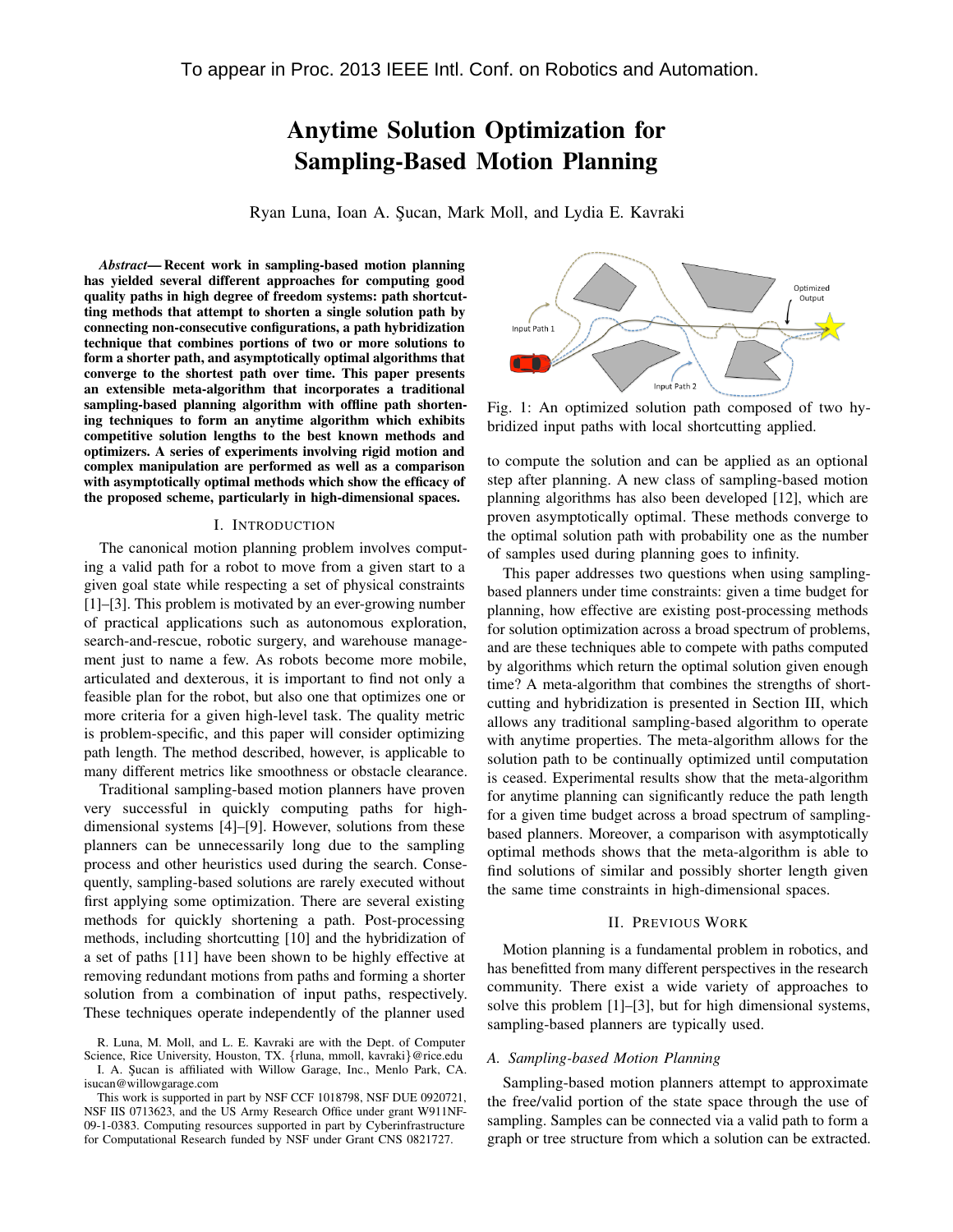The Probabilistic RoadMap method (PRM) [4] is the first method to employ such a scheme. The PRM begins by constructing a graph composed of valid samples which are connected via valid paths through the use of a local planner. Once the roadmap is computed, the start and goal states can be inserted into the structure, and a graph search is used to obtain a valid trajectory. Tree-based methods are also popular (e.g., EST [5], RRT [6], [7], SBL [8], KPIECE [9]), where the tree is rooted at the start state of the robot, and is grown toward the goal. The search ceases when the goal is connected to the tree. Tree-based algorithms are particularly useful for dynamic environments or non-holonomic systems.

Although sampling-based motion planners are not complete, these methods can provide probabilistic completeness, indicating that if a solution exists for a particular planning instance, the probability of discovering the solution converges to one as the number of states sampled increases to infinity.

# *B. Improving Sampling-Based Paths*

Although sampling-based methods are able to quickly solve motion planning problems, the solutions returned by these techniques are notoriously sub-optimal due to the discrete set of states used to construct a solution path. A proof of the sub-optimality for many popular sampling-based methods is given in [12]. The sub-optimality of these methods has lent itself not only to informed heuristics for sampling-based planners, but also to path optimization techniques performed as a post-processing step to planning as well as algorithms that converge to the optimal solution.

*a) Shortcutting:* Shortcutting is a fast and intuitive postprocessing method to significantly reduce the length of a solution path [10], [13]. This technique removes superfluous motions by selecting two points along non-consecutive segments from the path and attempting to connect these points directly via a straight path. If the direct path is valid, the original path segments connecting the two points are replaced. A general form of shortcutting is shown in Algorithm 1. This method has appeared in many variations throughout the sampling-based motion planning literature [14]–[18].

Algorithm 1 Shortcut

**Input:**  $\pi$ : path; *s*: Number of shortcutting attempts Output: A path with potentially shorter length 1:  $s' \leftarrow 0$ 2: while  $s' < s$  do 3:  $ab \leftarrow \pi$ .RandomSegment()<br>4:  $\overline{ab} \leftarrow$  straight path connect 4:  $\overline{ab} \leftarrow$  straight path connecting endpoints of ab<br>5: **if**  $|\overline{ab}| < |\overline{ab}|$  and CheckMotion( $\overline{ab}$ ) then 5: if  $|ab| < |ab|$  and CheckMotion(*ab*) then<br>6:  $\pi$ .Substitute(*ab*,  $\overline{ab}$ )  $\pi$ . Substitute $(ab, \overline{ab})$  $7:$  $\prime \leftarrow s' + 1$ 8: return  $\pi$ 

*b) Hybridization:* Hybridization is a technique for path optimization that combines two or more solution paths in order to form a new, hybrid path composed of the best portions of the input paths [11]. This method creates a *hybridization graph* of the input paths, where the vertices are the states of the input paths, and edges indicate valid paths between the states. This graph is initialized to the disjoint set of input paths, and valid *bridges* between the input paths are computed and inserted as additional edges into the graph. Once a set of bridges have been discovered, a classical graph search technique can be used to find a shorter, hybrid path from the *hybridization graph*.

A straightforward all-pairs computation to find the set of valid *bridges* has  $O(n^2)$  complexity, and does not scale well with long input paths or a large set of paths. Two heuristic methods can be employed to improve the computation time of the method. The first takes a local approach, and only attempts to connect two paths at states that are within a prescribed distance. This is useful for situations with a large number of input paths. For scenarios where the number of input paths is bounded, a linear time dynamic programming algorithm exists to match two paths together, yielding an encoding of the cost to *bridge* any two states in the set of input paths which can be minimized.

*c) Online Optimization:* A wide variety of methods exists that augment existing sampling-based algorithms in order to bias the search to discover high quality paths during the planning process itself. Methods that incorporate the cost of the path into the tree expansion process [19], [20], have shown to return high quality solutions. Identifying homotopic classes within a particular environment is useful for computing a near-optimal path using roadmap based methods [21], [22], especially in environments with narrow passages. Other heuristics known to work well include visibility regions [23], reachability [24], [25], and random restarts [26]. Finally, for systems with complex dynamics, CHOMP is shown to continuously refine a potentially invalid input trajectory, eventually converging to a valid trajectory in a local minimum of the optimization space [27]. The above methods, among others, are effective in finding superior solutions compared to uninformed methods. Many of these methods, however, require extensive knowledge of the state space and/or the robotic system, or the pre-computation of expensive data structures, and the computation of these heuristics may take significantly more time than their uninformed counterparts. Moreover, these methods do not guarantee convergence to the optimal solution.

*d) Asymptotically Optimal Methods:* A class of sampling-based algorithms has recently been developed that converges to the true optimal solution as the number of samples increases infinitely [12]. These methods, known as asymptotically optimal sampling-based planners, opportunistically improve a solution path by employing a sophisticated heuristic to reconnect states in the roadmap/tree structure based on information gained from a new sample. In particular, RRT<sup>∗</sup> , an asymptotically optimal version of the canonical RRT algorithm, has been shown to return significantly shorter paths than RRT given a specified number of samples when planning. Due to the potential for high density in roadmaps computed by these planners over long time horizons, a set of methods for near-optimal planning has been proposed [28], [29], which capture a high-quality approximation of the free space while significantly reducing the number of vertices in the graph.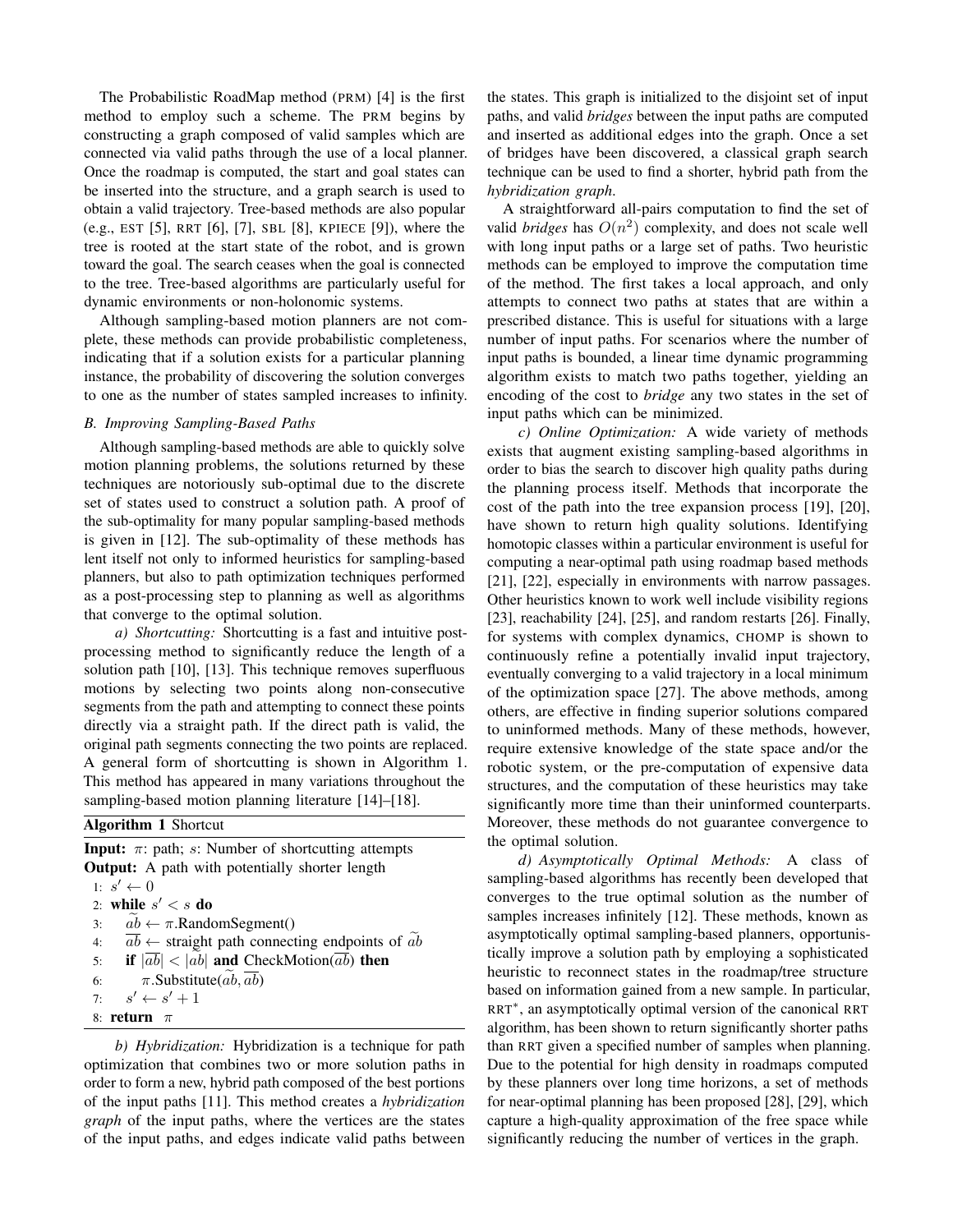



(a) 2D Barriers environment (b) 3D Cubicles environment (c) 3D 'Easy' environment with 2 robots Fig. 2: Free-flying rigid body environments. Barriers operates in SE(2), Cubicles in SE(3), and Easy has two robots in SE(3).

# III. ANYTIME PATH SHORTENING

This section presents a meta-algorithm that is applicable to any traditional sampling-based motion planning method, and its use gives the underlying planner an anytime quality. The shortest known solution will be continually improved through the use of shortcutting and hybridization methods, and can be retrieved at any time. Ideally, the planner used will discover many solutions during the time allotted, and by alternating between shortcutting and hybridization, it is expected that the strengths of both methods will be gained and a high quality solution will emerge. Although the technique described explicitly optimizes path length, it is possible to use a similar scheme to optimize over different criteria such as smoothness or clearance. Note that a different optimization criteria may require methods other than shortcutting or hybridization for best results (i.e., [10], [27]).

When using sampling-based planning, there are a variety of offline methods that can be used to compute a high-quality solution. Shortcutting and hybridization have the distinct advantage of being agnostic to the planner used to compute the plan, the ability to operate in very short periods of time, and can continually improve upon the quality of a path with repeated application. Shortcutting a single path segment requires just the verification of a short path using a local planner. Construction of the hybridization graph can be performed incrementally as new solutions are found, and computing the hybrid *bridges* in this graph is also verification of short paths using a local planner.

### Algorithm 2 Anytime Path Shortening

**Input:**  $p$ : planner;  $b$ : time budget;  $m$ : # solutions to hybridize Output: A shortened path, if at least one path was found 1:  $smooth = true$ 

```
2: while time() 
3: if p.Plan() then
4: if smooth == true then
5: Shortcut(p.BestSolution())
6: else
7: Hybridize(m, p. Solutions()8: smooth = not smooth9: return p.BestSolution()
```
Shortcutting and hybridization also have distinct advantages in how the path is shortened. Shortcutting allows for precise refinement of a single solution by removing redundant motions from relatively close states on the path. Hybridization, on the other hand, forms an entirely new and shorter solution path composed from the best segments of the input paths. This technique is especially helpful in discovering solutions that lie in a new homotopy class from the input paths. Note that these improvements are complementary to one another: shortcutting performs micro-level optimizations by removing small, superfluous motions from the path, and hybridization allows for macro-level improvements to a solution path by composing a new path from large portions of the existing paths. Shortcutting is unlikely to discover a new homotopy, especially in environments with narrow passages, and hybridization is not particularly suited for removing small redundancies from an otherwise high-quality path segment.

The anytime path shortening method, detailed in Algorithm 2, requires a planner, a specific time-budget, and a cap for the maximum number of solutions to hybridize. This cap is useful for large time budgets where many paths may be computed and the hybridization method begins to take significantly more time. In such a case, the best  $m$  (or random m) solutions can be hybridized.

Anytime path shortening operates over a fixed time budget, repeatedly computing solutions to the planning query (line 3). After obtaining a new solution path, the algorithm applies either shortcutting on the shortest known solution (line 5), or creates a new hybrid path from the best  $m$  solutions found (line 7). The choice of optimization technique alternates, given by the boolean flag on line 8. Once the time budget is exhausted (line 2), the shortest solution is returned (line 9).

The modularity of the anytime meta-algorithm allows for flexibility in both the number and types of motion planners used, as well as the optimization techniques used to refine the solution. For general problem solving, a number of different motion planners can executed in parallel and an integer counter can be used to indicate the offline optimization scheme employed by each planner once a path is found. This broad approach is likely to capture the strength of a particular planner in a problem while mitigating the effects of another planner that is less effective for the same problem.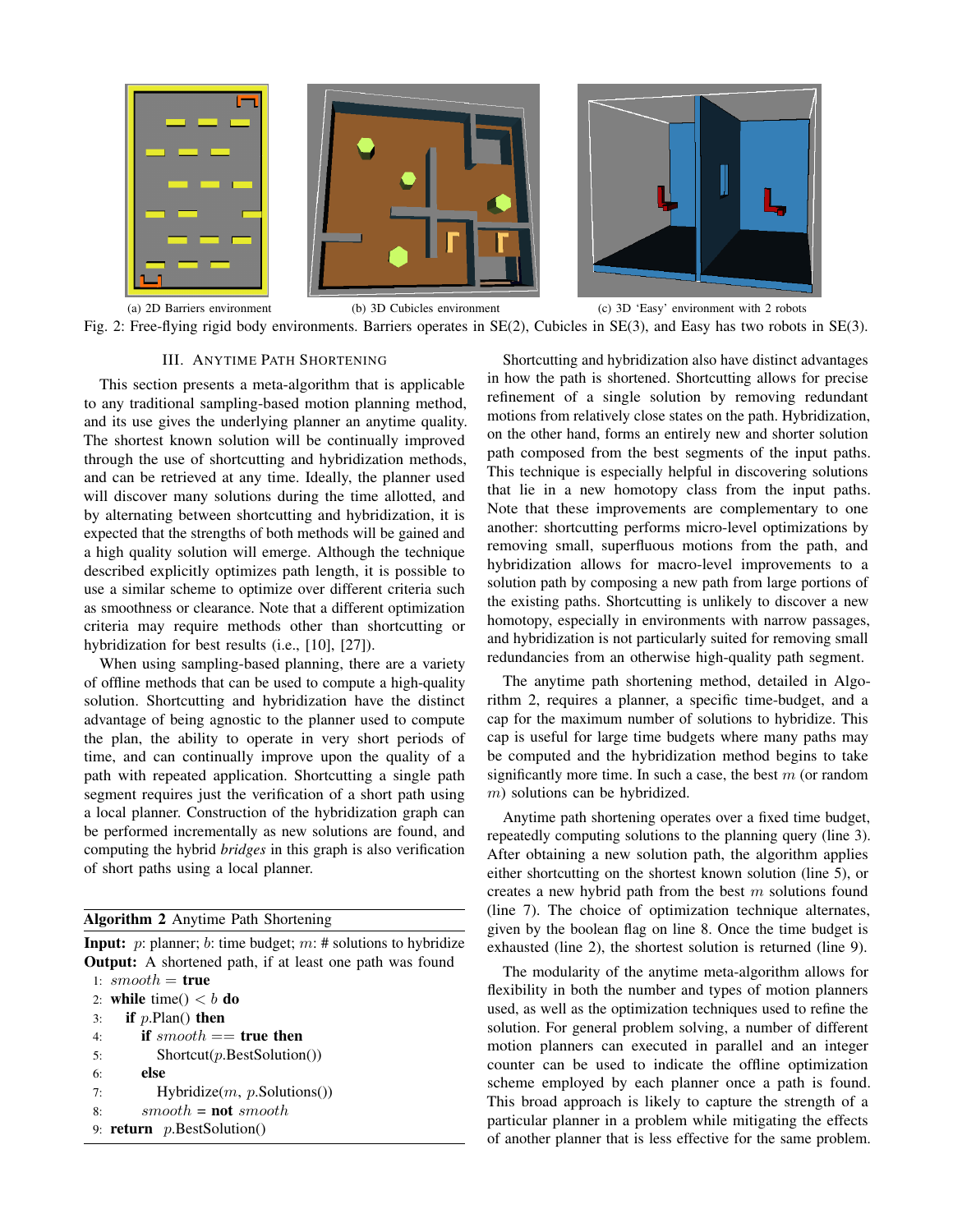

Fig. 3: Effects of anytime path shortening on a variety of planners in rigid body environments. The plot shows the median solution length with the 1st and 3rd quartiles denoted by error bars. All values are taken over 50 runs.

#### IV. EXPERIMENTS

Simulated experiments presented in this section attempt to answer the questions tendered in the introduction regarding the efficacy of post-processing techniques when planning under a specific time budget, and whether these techniques can compete with algorithms that converge to the optimal solution given the same time constraints.

*Implementation Details:* All experiments were implemented using the Open Motion Planning Library [30], which provides implementations for all planners and optimization techniques used. In all experiments, each planner is given a specific time budget for solving the query. The total number of paths hybridized is capped at 24 due to the computational complexity of the dynamic programming algorithm for hybridization [11]. Shortcutting operates by selecting a pair of close states in the solution path and attempting to join them in the manner shown in Algorithm 1. For each call to the shortcutting procedure, the number of shortcutting attempts is capped by the total number of states in the path. To mitigate validation of very long shortcuts, the maximum length of the shortcut is capped at one-third of the total input path length; any shortcut longer than this value is not validated, and a new pair of states is selected for shortcutting.

#### *A. Rigid Body Planning*

The efficacy of anytime path shortening is first evaluated in instances of free-flying rigid bodies in three environments (see Figure 2), and then compared against newer asymptotically optimal algorithms. The 2D "Barriers" and 3D "Cubicles" environments have one robot, and the 3D "Easy" environment contains two rigid bodies that must exchange states while coordinating through a narrow passage. These experiments were executed using a 2.4GHz Intel Xeon processor and 4GB memory. Anytime path shortening is compared with no optimization, as well as repeatedly applying only hybridization or only shortcutting during the same time budget.

Figure 3 shows a representative sample of the benefits of anytime path shortening for a range of runtimes across a spectrum of sampling-based planners. These charts plot the median solution length along with the 1st and 3rd quartiles given a specific planning budget. It should be noted that the values in these plots are not monotonically decreasing because each data point is run independently of all others. From the figures, it is clear that the proposed anytime optimization technique tightly converges to a value at or below a similar technique that applies just shortcutting or hybridization during the same time period. In the 3-DOF "Barriers" world there are many homotopic classes that will be discovered, and anytime path shortening finds a solution on average that is 20% shorter than applying just shortcutting or hybridization. The 6-DOF "Cubicles" world has fewer homotopic classes that are likely to be discovered, and yet the anytime path shortening method finds a solution that is around 10% shorter. In the 12-DOF "Easy" world shortcutting and anytime path shortening return nearly identical solutions in this space. This can be explained by the relative sparseness of the world which contains just two symmetric homotopy classes. Finally, notice the very tight bounds on the path length with the anytime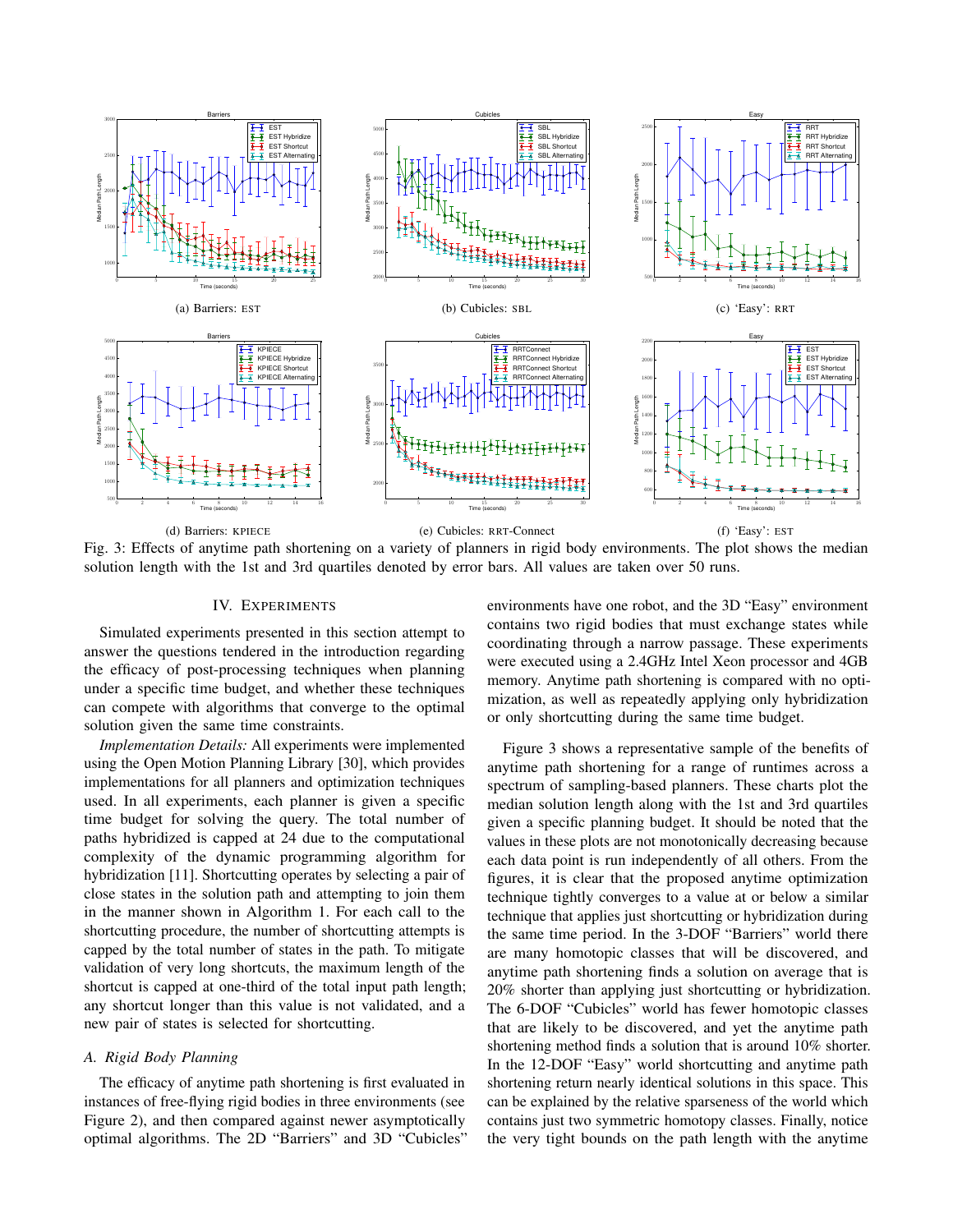

Fig. 4: Comparison of anytime path shortening and asymptotically optimal algorithms in rigid body planning. The plot shows the median solution length with the 1st and 3rd quartiles denoted by error bars. All values are taken over 50 runs.

path shortening algorithm. This indicates that performance is very repeatable.

*Comparison with RRT\*:* It is interesting to compare the anytime path shortening method to asymptotically optimal planners which converge to the optimal solution as the planning time goes to infinity. This comparison is performed with the understanding that asymptotically optimal algorithms are developed for a different purpose, and provide a theoretical guarantee that has not been proven for the anytime path shortening method. These experiments compare RRT<sup>\*</sup> [12] with the suite of planners seen in the worlds from Figure 2.

Figure 4 shows a representative snapshot for the performance of RRT<sup>∗</sup> with respect to three other sampling-based methods using anytime path shortening. The plots chart the median solution length along with the 1st and 3rd quartiles given a specific planning budget. RRT<sup>∗</sup> generally returned a shorter solution in the "Barriers" and "Cubicles" worlds, roughly 5% shorter in the limit. Surprisingly, in the 12- DOF "Easy" world the scenario is reversed, and anytime path shortening finds a solution which is consistently 5-10% shorter than that from the asymptotically optimal planner.

# *B. Manipulator Planning*

Anytime path shortening is also evaluated for instances of manipulator planning. Planning queries for the 7-DOF arm of a PR2 robot from Willow Garage are performed using the ROS infrastructure and MoveIt! planning package [31] in conjunction with OMPL [30]. Three scenes were constructed; these can be seen in Figure 5. The first is an empty environment with the exception of a post blocking some motion of the right arm. The second scene is a table environment where the motion of the right arm must be planned around an obstacle on top of the table. The third scene is a cluttered environment with many small obstacles within range of the PR2's arm. All experiments were performed on a quad-core Intel Core 2 Duo 2.4 GHz with 4GB memory.

Similar to the rigid body experiments above, Figure 6(a)-(c) shows the effects of anytime path shortening for a representative sample of planners. The plots show that shortcutting dominates in the "Post" and "Table" scenes, which can be explained by the relative sparseness of environment coupled with just one homotopy class for the solution. In the "Clutter" scene, pure hybridization achieves a solution length about 15% longer on average when compared to shortcutting or the anytime path shortening method. The size of the obstacles in this scene combined with the joint limits of the PR2 greatly affects the ability for solutions of other homotopic classes to be discovered. This explains why shortcutting and the anytime path shortening method find very similar solutions for all three of these scenes, and further investigation of the effects of anytime path shortening is left as future work.

The manipulator planning scenes are also compared to the RRT<sup>\*</sup> planner which converges to the optimal solution given an infinite time budget. Figure 6(d)-(f) plots the median solution length returned by RRT<sup>∗</sup> to a representative series of planners using the anytime path shortening technique. Surprisingly, RRT<sup>∗</sup> finds solutions ranging from 20% longer in the "Clutter" world to nearly 50% longer in the "Post" environment when compared to traditional sampling-based methods using anytime path shortening. Also, note the tight convergence for the anytime path shortening method as the time budget increases. Over a longer horizon, the solution returned by anytime path shortening becomes more predictable.

In addition to solution length, it is noteworthy to point out the rate at which the planners failed to find any solution at all in these experiments, shown in Figure 7. The RRT<sup>∗</sup> planner exhibited a significant rate of failure in these experiments, particularly in the "Post" and "Clutter" environments where rates of 50% or higher were seen even at longest planning budgets. On the other hand, traditional sampling-based methods had very few failures, and those that were seen occurred during the shortest time budgets.

# V. DISCUSSION

This paper presented a meta-algorithm for converting any sampling-based motion planner into one with anytime properties that continually shortens the solution through a combination of existing optimization techniques. The metaalgorithm shows improvement over a wide spectrum of sampling-based planners given a specific planning time. In addition to improvements in path length, greater repeatability is also observed. Moreover, in high-dimensional scenarios the anytime technique exhibited significant improvements in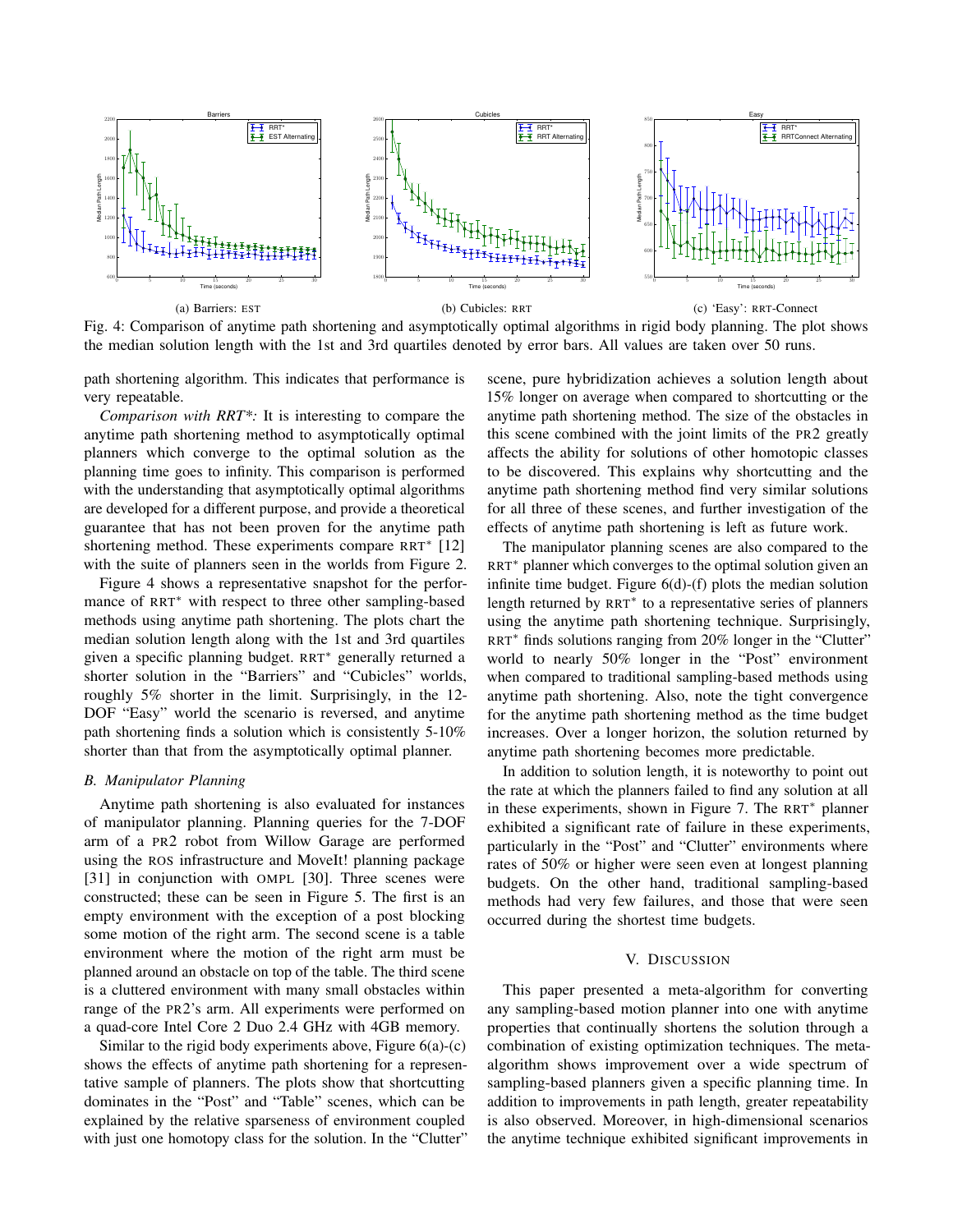

Fig. 5: Manipulator scenes for the 7-DOF arm of the PR2. The start pose is shown in green, and the goal pose is orange.



Fig. 6: Effects of anytime path shortening and a comparison with asymptotically optimal algorithms in manipulator planning. Plots show the median solution length with the 1st and 3rd quartiles denoted by error bars. All values are taken over 25 runs.

solution length against a planner which returns the optimal solution given enough planning time.

This work is not meant to directly compare any two sampling-based algorithms, and such a comparison is outside the scope of this paper. Previous work has shown that one particular planner may be better suited for a specific robot or environment. Furthermore, many sampling-based algorithms provide parameters and other metrics that can be fine tuned for a particular planning context. However, an interesting insight into the poor behavior of the asymptotically optimal RRT<sup>\*</sup> in high dimensional spaces may be attributed to the well-known difficulty of defining a good distance metric in complex spaces to take advantage of the *Voronoi bias* property of RRT [32], [33]. The study presented in this work shows that offline heuristic techniques for solution optimization can outperform specialized planners which compute the globally optimal path in certain scenarios.

It should also be noted that utilizing asymptotically optimal planners inside the anytime path shortening framework is nontrivial. The anytime framework relies on a planner's ability to quickly return paths while spending the remaining time budget optimizing the output. Asymptotically optimal planners do not necessarily halt once a path to the goal has been computed, but rather continually optimize the solution until a set time budget or number of states has been expanded.

There are several interesting avenues for further expansion of the comparison to online and offline optimization of motion plans. In particular, trajectories for non-holonomic systems cannot be easily optimized using shortcutting or hybridization. Techniques like CHOMP [27] attempt to smoothly deform an invalid trajectory into one which is valid using a gradient descent-like approach over a cost function, but generating high-quality trajectories for non-holonomic systems is still an active field of research.